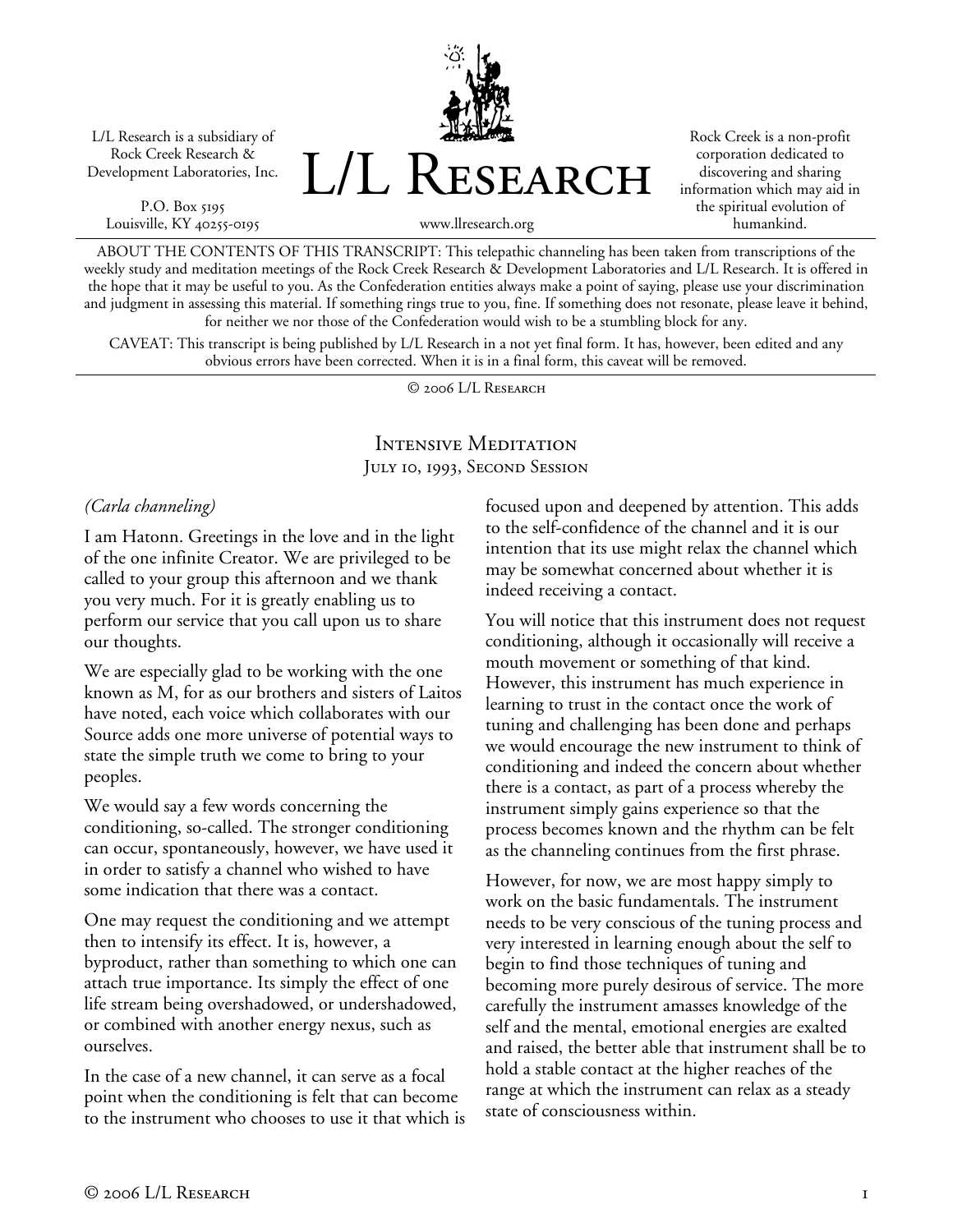We ask about this circle to continually envision the light energy moving clockwise about the circle. For this functioning like a battery, if you will, does aid the new instrument and indeed any which are instruments in maintaining that steady contact which is so much at the heart of good channeling.

We ask the one known as M to relax and insofar as it is possible do as has been said this day several times, "go with the flow." This instrument would say, "Rome was not built in a day," and neither, my friends, are channels. So we, at this time, ask the one known as M to open to our presence and we would, at this time, like to transfer this contact to the one known as M. We are those of Hatonn.

*(Inaudible)* 

*(Pause)* 

### *(Carla channeling)*

I am Hatonn, and am again with this instrument. This instrument was impatient to begin again, but we wished to work with the one known as M at some depth and we thank this instrument for allowing us to continue for a while.

We find that although we have a seemingly stable connection within the one known as M there is the desire to be sure that the contact is accurate and actual, and the desire not to guess. This is a praiseworthy attitude, which, in the case of one which is too closely attached to the desire to be sure, becomes that rigidity within which [one] can never be sure.

We would suggest that the first several times the contact is exercised, that the new channel begin with the greeting, "I am Hatonn." As the one known as S has said, although much can be greatly doubted about the experiences it is certain that we shall begin with our humble identification and the careful greeting in the name of the infinite One in love and light, in joy and in power beyond.

This certainly, the feeling of security slips away quickly, however, this beginning can be taken in we correct this instrument—on faith and perhaps as has happened often before, something about the experience of venturing forth with these opening greetings may break that dam of concern which has hardened into too much strength for the needs of this circumstance. The group is a good protection against any real error and working with more

experienced channels there is the certainty that a wrong step shall be quickly pointed out and repaired.

This instrument indeed is willing at any and all times to stop the session completely if that seems to be desirable and indeed this instrument has done so occasionally in the past.

So there is much support within this environment. This being said, we would again like to transfer this contact to the one known as M and say only a couple of sentences through this instrument.

We would now transfer this contact. I am Hatonn.

# *(M channeling)*

I am Hatonn, and I greet you in the love and the light of the one infinite Creator. I have some difficulties … *(inaudible)*, but the connection is a stable *(inaudible)*. There are some principal difficulties that need to be addressed.

I leave this instrument, now. I am Hatonn.

# *(Carla channeling)*

I am Hatonn, and am with this instrument, once again. We are most pleased and gladdened that the one known as M has indeed taken that leap from the cliff. We thank this instrument for its courage and feel very positive that although the contact is always a subtle thing, the one known as M begins now to be truly aware that thoughts do come into the mind of one who is willing to say one thing quickly and then hear another, say another, and so forth.

We would appreciate the circle's patience, because we would like to spend a bit more time working with our connection with this instrument to alleviate any discomfort …

We shall pause at this time. I am Hatonn.

### *(Pause)*

I am Hatonn, and am again with this instrument. We have adjusted the connection and would ask the one known as M if the change was helpful

# **M:** *(Inaudible)*.

We shall continue to work with this tuning as we speak briefly through each instrument. Now we would enjoy the opportunity to speak further, though the one known as S. We leave this instrument and transfer at this time. I am Hatonn.